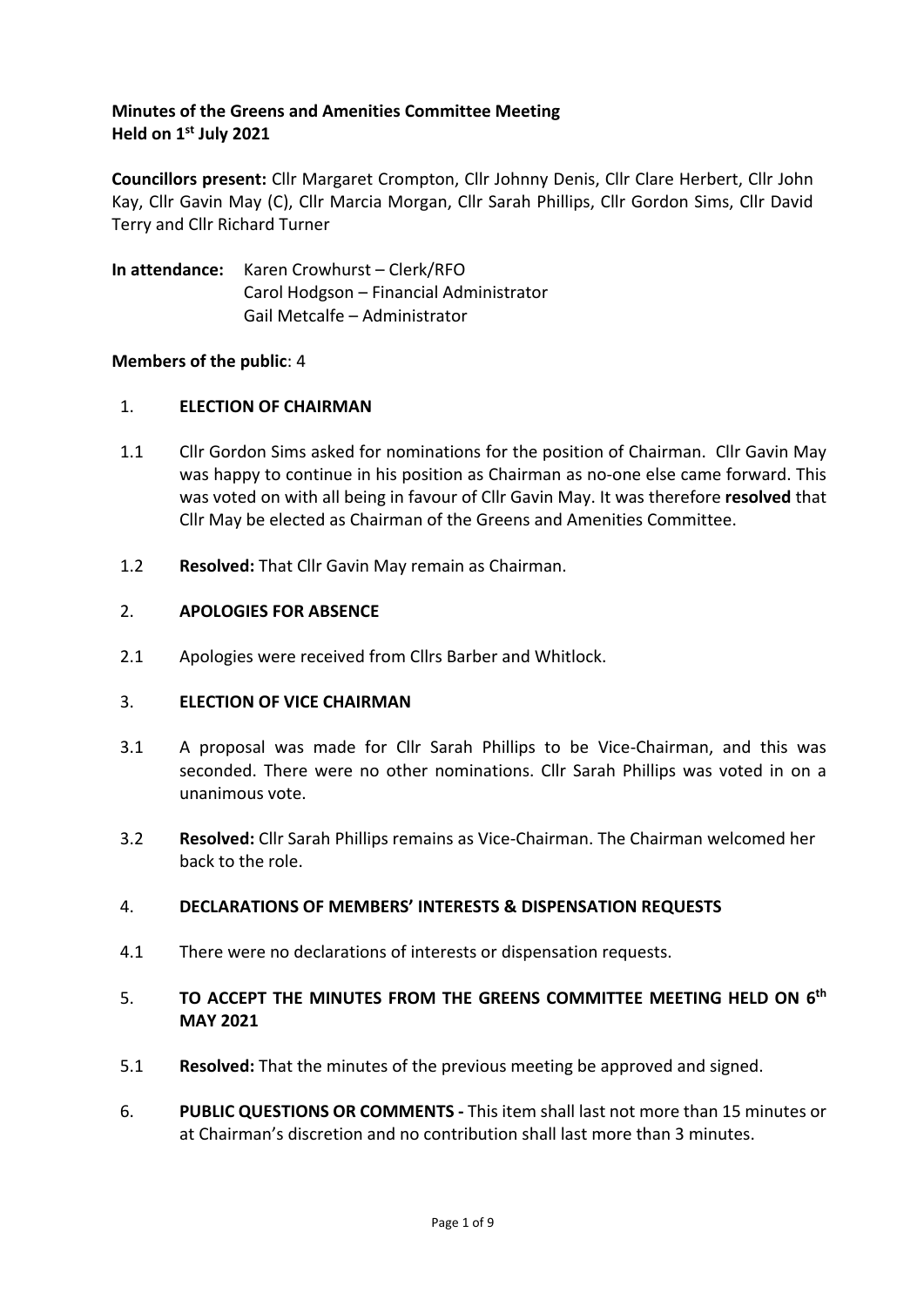- 6.1 At 7.03pm the Chairman invited the Meeting to suspend Standing Orders and asked for questions or comments from members of the public present.
- 6.2 A member of the public spoke on behalf of his family regarding installing a memorial bench for his late father (separate agenda item point 10a for discussion)). He stated that his late father had been a real servant of the community having worked for the Lewes police force for 30 years, was heavily involved in the Scout Group in Ringmer and volunteered in the local area. Unfortunately, in line with current guidance, attendance at the funeral had been limited and he explained that it would mean a great deal to the family, some of whom still live in the Village, to be able to mark his passing with a memorial bench.
- 6.3 Standing Orders were reinstated at 7.05pm.

## 7. **ACTION POINTS - UPDATES AND PROGRESS – REPORT FROM THE CLERK**

7.1 The Clerk advised that the recent offer of a donation of some reeds to the Village Green pond was no longer relevant as they had now been rehomed to someone answering our post on Facebook.

## 8. **CORRESPONDENCE FOR NOTING OR ACTION**

- a) To consider any correspondence after this agenda has been published for noting or action
- 8.1 There was no correspondence for noting or action after this agenda was published.
- 9. **HIGHWAY MATTERS -** A report from Cllr Phillips has previously been circulated for items c) - e)
- 9.1 Items c) e) were taken first and discussed as a whole before resolutions were voted on separately.
- 9.2 Cllr Sarah Phillips had reported on her meeting with Nick Skelton from East Sussex Highways on 10<sup>th</sup> May 2021 and she hoped everyone had had a chance to read the paper. She noted that the first issue Council was asked to consider was the Community Match Scheme on Church Hill. Secondly, she stated that she would like RPC to apply for a weight restriction order on Church Hill, Norlington Lane and Potato Lane. She informed that she had undertaken extensive research on Weight Restriction Orders and found that Norlingon Lane and Potato Lane fitted the criteria for such an order and so she felt it was time to, "give it a go". Thirdly, she felt that RPC should respond to requests made by residents as well as reporting back on a meeting she had had with the Police on Monday 28<sup>th</sup> June 2021 re. parking restrictions at the end of Bishop's Lane at the Lewes Road. The primary focus had been on the issue of preventing restriction at that bend as residents had been quite vocal about this in recent months. Cllr Phillips asked to take questions otherwise she would take the papers as read and invited Council to consider these three proposals.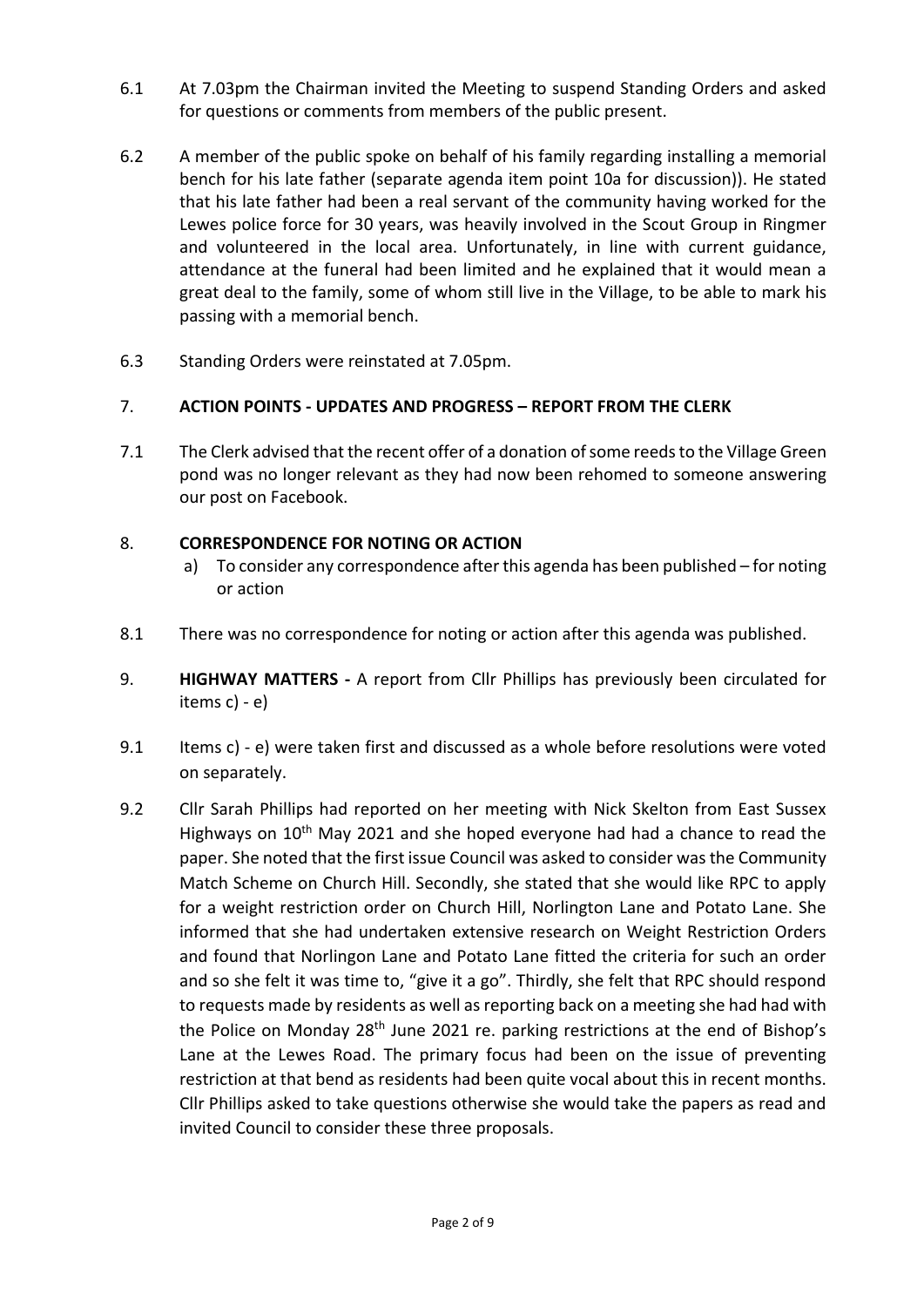- 9.3 The Chairman thanked Sarah Phillips for the time and effort put into the report and noted that it was interesting reading. As he felt it was a meaty document, the Chairman asked to go round the room to see who had any questions or comments to make. The following issues were discussed:
- 9.4 **Expense** this was of immediate concern. Cllr Sarah Phillips explained that the upper limit the Council would have to pay was £50k as a few signs and a bit of paint is all that could be expected. No real construction could be made for that money. The first hurdle was applying and once the idea had been generally accepted, RPC would be asked to pay £500.00 to cover the cost of their surveyor and any consultation they felt was needed.
- 9.5 **Weight Restriction Order** Cllr Sarah Phillips explained that there was in fact already a Weight Restriction Order on Bishops's Lane at Norlington Lane, it was just that all the signs had disappeared. Cllr Phillips has been in touch with East Sussex about this and it is being investigated.
- 9.6 **The process –** It was explained that it would not be quick. The first step was to nominate double yellow lines to ESCC as part of their annual consultation on parking and they will incorporate it. Their next one is due out in December.
- 9.7 After these discussions, each point went up for a vote separately as follows:
- 9.8 c) To apply to ESCC for the "Community Match" scheme to address traffic concerns on Church Hill – To use earmarked reserve for speed reduction initiative if successful (Earmarked Reserve held £1,000)
- 9.9 This was voted on with a unanimous vote in favour.
- 9.10 **Resolved**: That the Council unanimously agreed to apply for the "Community Match" scheme with delegated authority given to Cllr Sarah Phillips in consultation with the Clerk.
- 9.11 d) To apply to ESCC for a Traffic Regulation Order to impose parking restrictions on Bishop's Lane
- 9.12 This was an Agenda error and should have read:
	- d) To apply for a Weight Restriction Order on each of Church Hill, Norlington Lane and Potato Lane
- 9.13 This was voted on with a unanimous vote, noting that RPC delegate authority to Cllr Sarah Phillips and the Clerk to act on their behalf.
- 9.14 **Resolved:** That Council unanimously agreed to apply for a Weight Restriction Order at the above locations with delegated authority given to Cllr Sarah Phillips in consultation with the Clerk.
- 9.15 e) To apply to ESCC for a Traffic Regulation Order to impose parking restrictions on Bishop's Lane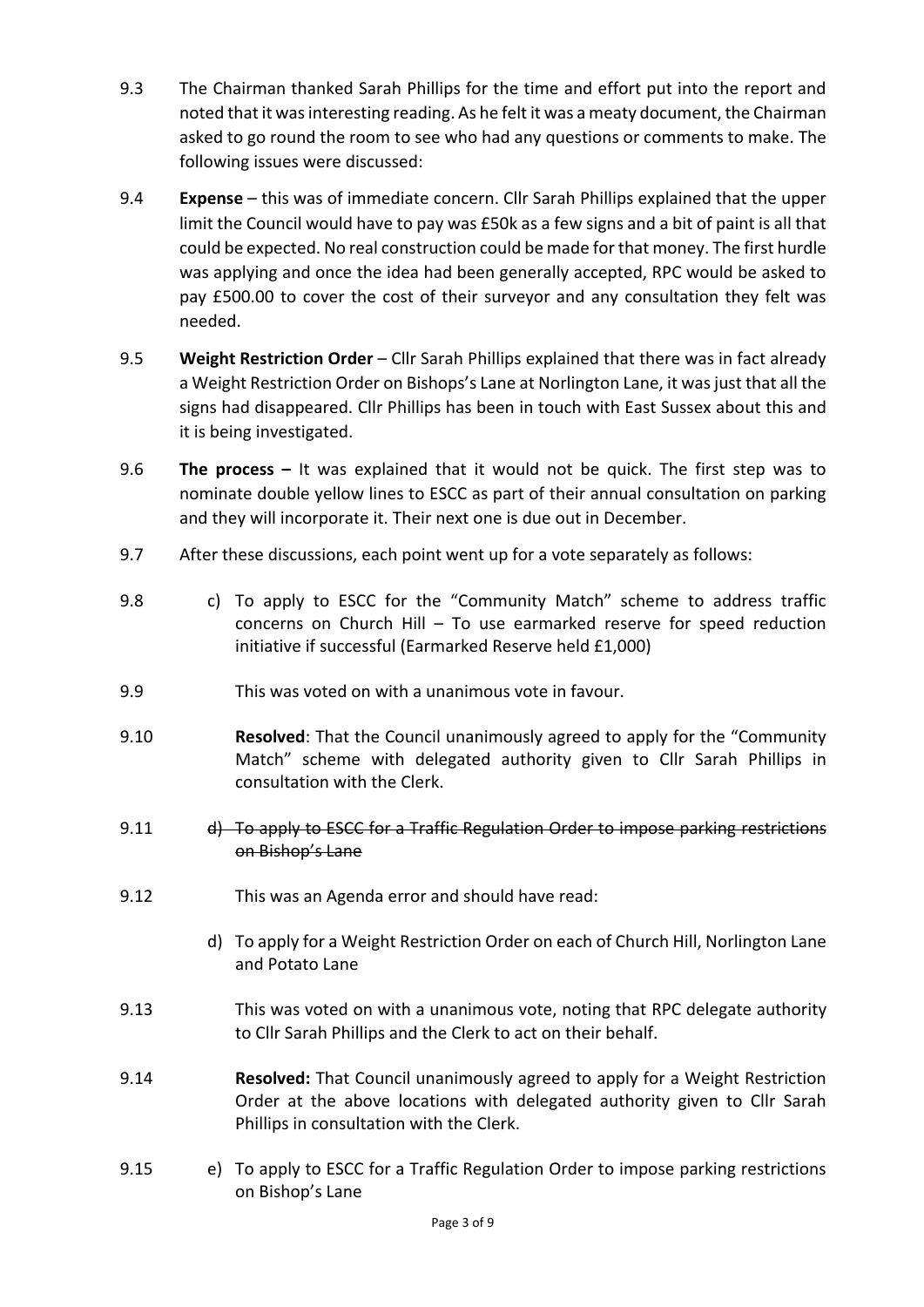- 9.16 A proposal was made for ESCC Highways to look into the issue related to parking at the Lewes end of Bishop's Lane with a view to restricting parking in the future and that RPC delegate authority to Cllr Sarah Phillips and the Clerk to act on their behalf. This was seconded and voted on. All were in favour.
- 9.17 **Resolved:** That Council unanimously agreed to apply to ESCC for a Traffic Regulation Order as above with delegated authority to Cllr Sarah Phillips in consultation with the Clerk.
- 9.18 a) Update on reaction to Council's letter to Rupert Clubb, Director of Communities, Economy & Transport at ESCC
- 9.19 This was taken after points c) to e) had been discussed. Cllr Sarah Phillips reported on this as this had been delegated down to a meeting with Nick Skelton. The result is that SLRs are now back in place (see point b) below).
- 9.20 b) Progress on holding an SLR meeting
- 9.21 The Clerk stated that she had been in contact with Ian Johnson Traffic & Safety Manager, East Sussex County Council and they are in the process of agreeing a date for the SLR meeting (now set for  $5<sup>th</sup>$  August 2021). The Clerk explained that this meeting does not have to tie in with ESCC but the aim, from their point of view, was to work with Parish Councils on any issues on planning and transport etc. Historically, these meetings were held quarterly but had died out recently but were now being reinstated per Council's request.

### 10. **VILLAGE GREEN**

- a) To consider 3 memorial benches for installation on the village green in memory of 3 Ringmer Residents
- 10.1 The Clerk explained that usual practice is for her to provide estimated costs and meet with the person requesting on the Village Green to decide on the appropriate location. She explained that we can accommodate three more benches on the Green.

It was proposed to accept the 3 more memorial benches be installed and this was seconded. This went to a unanimous vote with all being in favour.

- 10.2 **Resolved** That Council unanimously agreed to 3 more memorial benches.
- 10.3 The Clerk pointed out that RPC will have to consider on the next agenda if they want to agree to any more as the previous number limit had now been reached.
- 10.4 **Action**: Next Agenda point.
- 10.5 b) To consider a request for permission for children to fish in the Village Green Pond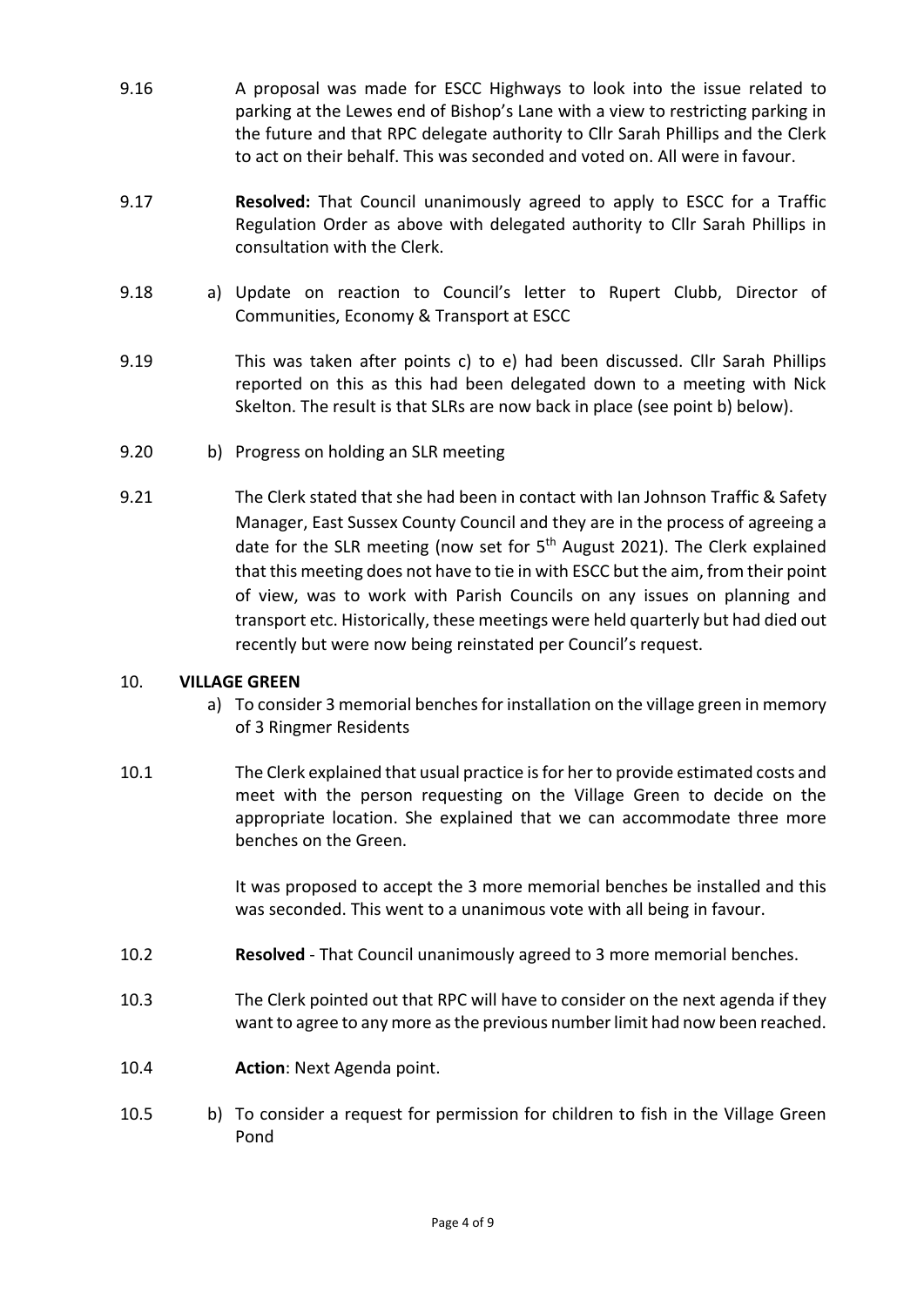- 10.6 Cllr Gavin May said that he had spoken with the Environment Agency who had explained that they are specifically interested in this for children's mental health and that there was a pot of money to improve fish stock in the pond. After some discussion, it was decided that the Clerk would respond to the lady saying we are already aware this is happening and then pass this to the environment agency asking them for their view and ask them what should be done. Cllr Gavin May said he would take this as an action when they come back to him. A proposal was made to write to the person requesting that we as a Council see no change as to fishing in the village pond. Members were asked if anyone objected – there were no objections.
- 10.7 **Resolved:** That Council agreed the Clerk write to the person requesting stating Council sees no change as to fishing in the Village pond.
- 10.8 **Action**: The Clerk.
- 10.9 c) To consider replacing remaining bins on the green from dog bins to dual use bins
- 10.10 After some discussion, a proposal was made to leave things as they are and as the bins come to their natural end, or if we get some clarification on recycling, we revisit once can have separate recycling bins (that will get collected separately from non-recycling rubbish). The Clerk was asked to find out from Lewes District Council how to go about getting a recycling bin and what it would mean to get it picked up and the implications i.e., cost to us per year. Once this had been found out, the Clerk is to circulate her findings to everyone.
- 10.11 **Action:** The Clerk.

#### 11. **SKATEPARK**

- 11.1 a) Update on current position
- 11.2 The Clerk had had an officer-to-officer meeting with Chris Bibb, at his request, which she reported back on. Firstly, she said that he did not think that the consultation was in-depth enough. He explained that it would be necessary for RPC to go through procurement for LDC to release the funds under s.106. He, therefore, required a more enhanced consultation with users and the Clerk stated that this would need to be worked out. Secondly, because of the requirement to go through procurement, the timeframe was now autumn 2022 completion.
- 11.3 This delivery date was questioned as on the timeline the Clerk had sent out it said that construction will start in March 2022 with an opening date of June 2022. The Clerk said that this was different to what he had told her yesterday.
- 11.4 **Action**: The Clerk to clarify timeline with Chris Bibb.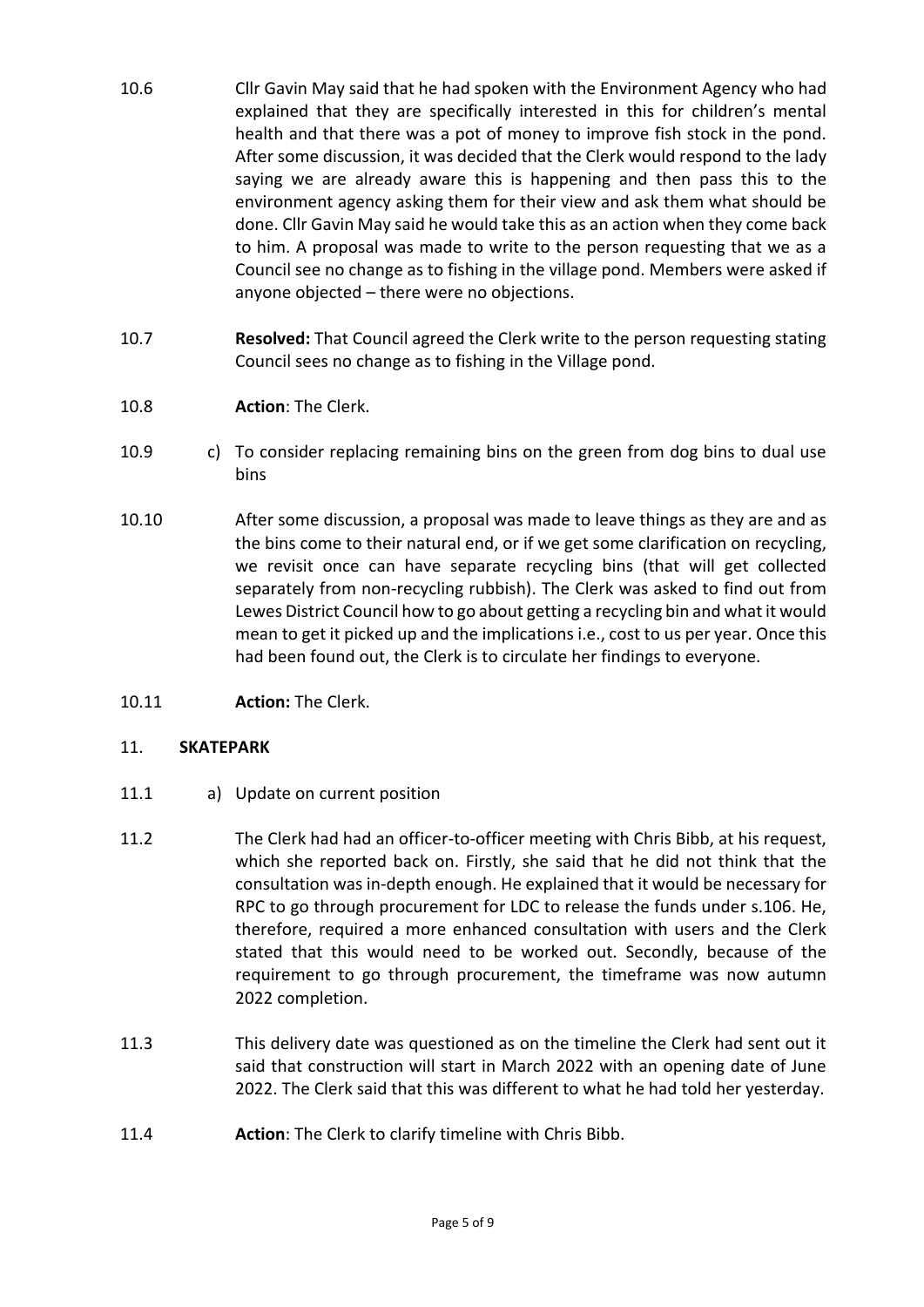- 11.5 The Clerk suggested a working group meet in the Parish office to start deciding on the tender i.e., operation hours, materials to be used etc. She said that we do have some quotes that could be used as a starting point. She suggested RPC run it by Chris Bibb to see if type of equipment chosen is appropriate. One of his suggestions was to remove all the equipment from the Village Green and start from fresh but she emphasised that it was Council's decision.
- 11.5 The Clerk went on to say that RPC have the location of Fingerpost Field and Chris Bibb was happy to assist with a survey, but we need to be clear to manage expectations that the Skatepark will not be delivered until autumn next year.
- 11.6 Clarification was requested on the consulting with residents. The Clerk said that we had attempted to consult but the school pupils from one of the schools had not responded to the newsletter request and a request for a table in the foyer to discuss with pupils had been declined. This meant that RPC would have to do a more in-depth consultation based on the documentation sent out to Members. The Clerk made it clear that the process needed to start again, and RPC need to get their heads around the table to decide on a more wide-ranging consultation with users.
- 11.7 b) To agree to work with Lewes District Council to go through the consultation, tendering process, and installation
- 11.8 This was discussed at length. One Cllr's impression was that Chris Bibb was trying to frustrate the decision and slow it down by changing everything already agreed by Council. The Clerk reiterated that they will not accept on quotations.
- 11.9 Cllr Gordon Sims informed he had spoken to the Director of Service Delivery who had agreed to provide extra resource to help us speed up the tender process and had agreed to meet with the Greens Committee shortly.
- 11.10 Cllr Gavin May said we had agreed we would not go for a destination skatepark but one just for the village. All the research done in the working group showed that we would not have to spend more than £100k net to provide our village with the skatepark required. We have allocation of £75k from our own CIL and we have £45k from the developer of Caburn Fields. All Lewes are worried about is if we have not gone through due process the developer could ask for their money back. Cllr Gavin May said the developer would not do that. He advised he had spoken to them to ask them to release the money to us, as is his right, explaining that RPC would not, therefore, need Lewes Sussex Council or their help. We can continue doing what we are doing. He believed it is the Council's fault we do not have a skatepark. We had 5/6 years to find a replacement site, we did not. We have not had a skatepark now for the past 18 months and he said he did not want to go without for another year and a half potentially as he did not think it is acceptable.
- 11.11 The question of how much it would cost RPC if LDC got involved in procurement and advice was raised. It was advised this would cost £2k.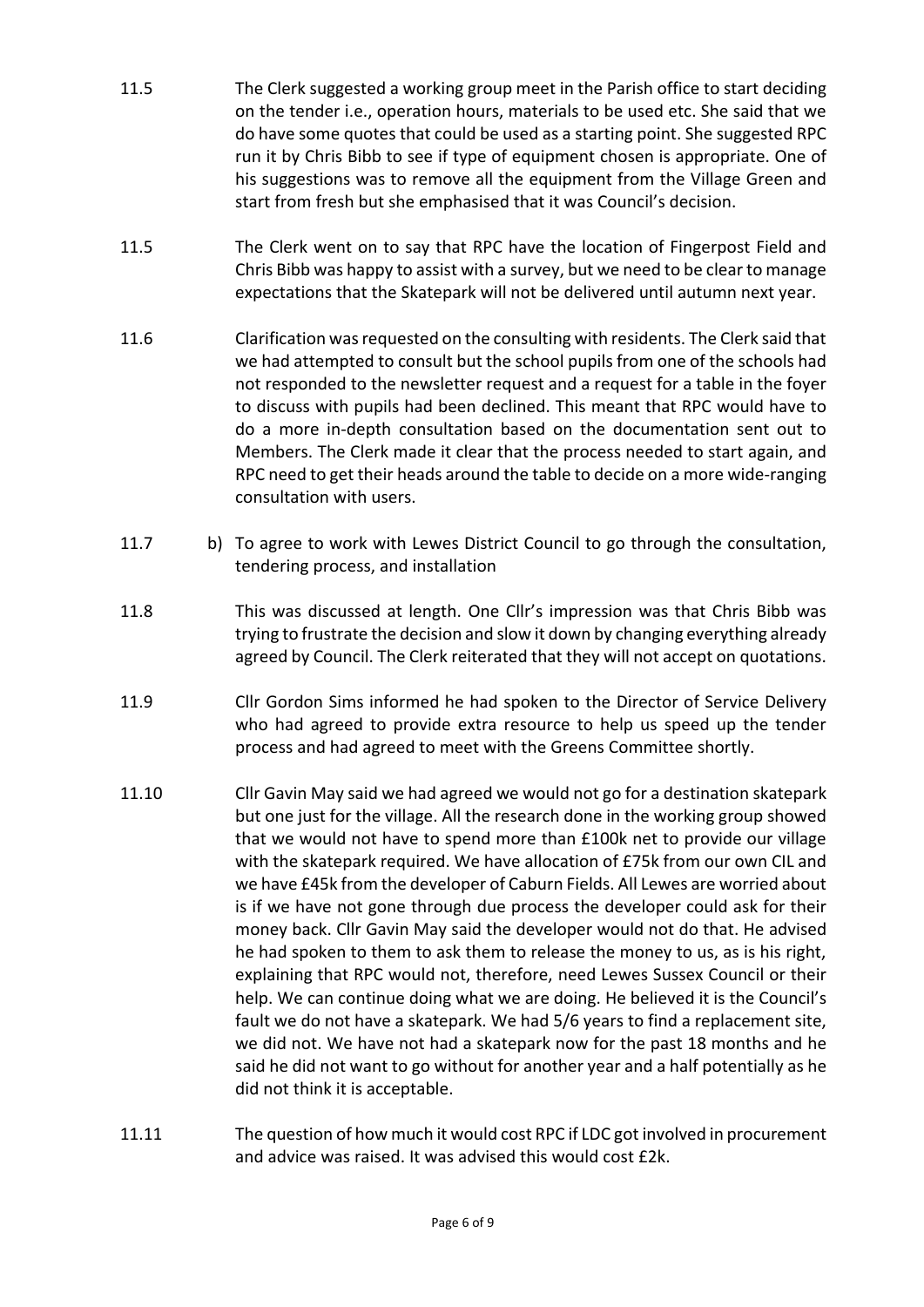- 11.12 A proposal was made to ask the developer to write to LDC instructing them to release the funds that are held for the Skatepark to us to be held in our CIL account locally and allocate it to the Skatepark. This was seconded.
- 11.13 At this point, a suggestion was made to wait for Cllrs Gavin May and Gordon Sims to meet with LDC to find out about the tender process and working on a way around it. It was also suggested that Hassocks and Horam be consulted, as they are outside of Lewes District Council, to find out about their tender processes. They may share these with us for us to review. It is a little prescriptive in that you do not have to tender to the degree LDC are suggesting. You are running a risk at times because you are forcing a developer to come up with a solution which is based upon somebody else's idea rather than what may be better practice at a later stage. There is a level of judgment required otherwise you tie yourself down too much. It was mentioned that as RPC are a public body, we have to be accountable and go through a tender process when spending public funds. It is important we follow due process.
- 11.14 **Resolved** That Council agreed Cllr Gavin May ask the developer to write to LDC instructing them to release the funds that are held for the skatepark to us to be held in our CIL account locally and allocate it to the Skatepark. Cllr Gavin May to draft a letter to be sent from the office.
- 11.15 **Action**: Cllr Gavin May

## 12. **PLAY AREAS RENEWALS AND REPLACEMENTS**

- a) Update on current position
- 12.1 The Clerk stated that the current position was much the same as with the Skatepark in that it was necessary to go through the tender process, decide what equipment was wanted and anything else to do with the procurement process. The Clerk again suggested using the drafts of the specifications that were already available once which equipment to be changed had been decided.
- 12.2 b) To agree to work with Lewes District Council to go through the consultation, tendering process, and installation
- 12.3 A proposal was made that we work with them bearing in mind they have all the money. This was seconded. All were in favour of this proposal.
- 12.4 **Resolved** That Council unanimously agreed to work with Lewes District Council to go through the consultation, tendering process, and installation.
- 12.5 The Clerk asked for volunteers to deliver this. Cllrs Margaret Crompton, Clare Herbert and Marcia Morgan agreed to work with the Clerk on this.
- 12.6 **Action**: Clerk to arrange a date for this w/c 12th July 2021 as she is away next week.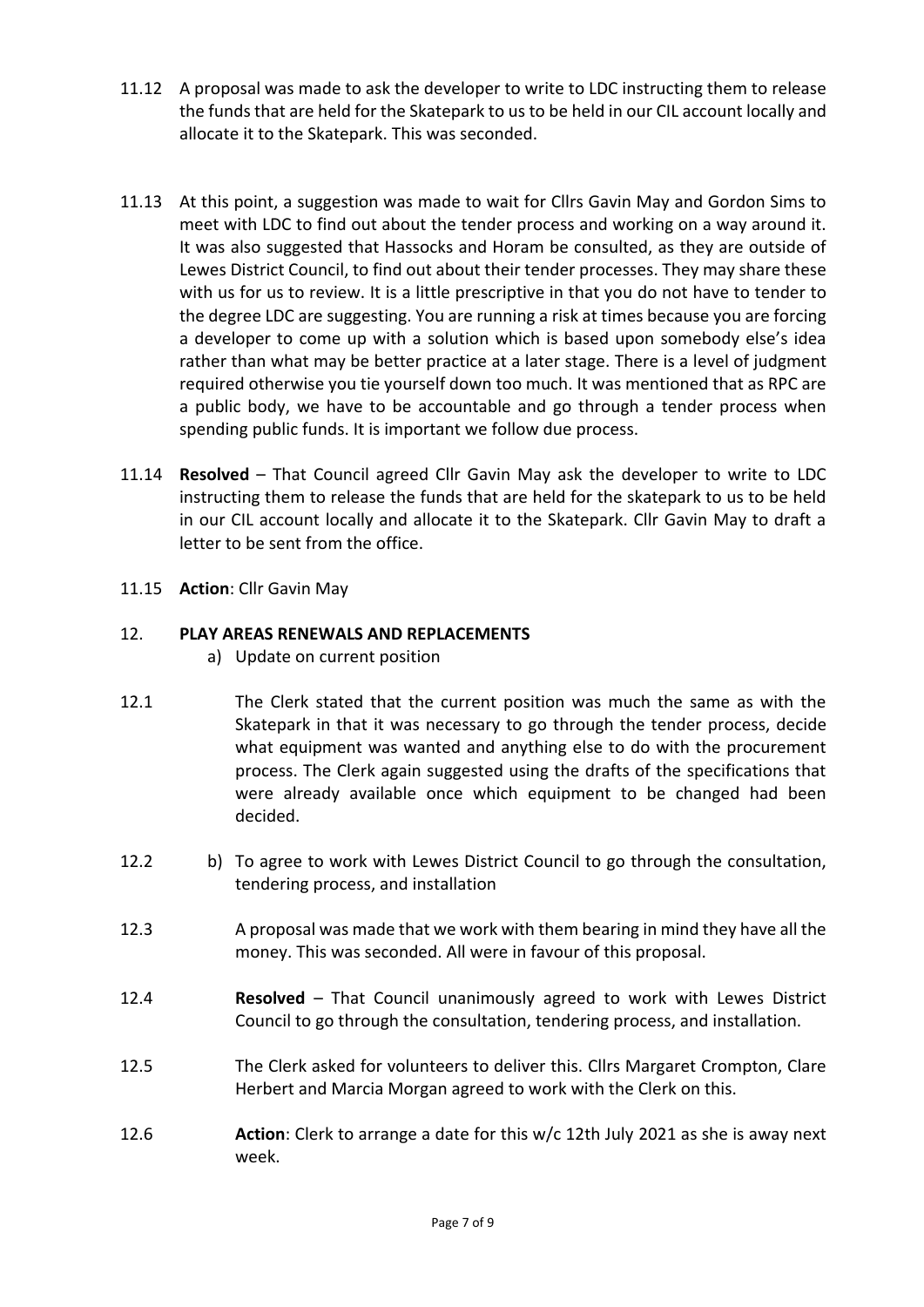## 13. **GENERAL PURPOSES MATTERS (this was taken after point 17)**

## 14. **FLINT WALL SURROUNDING THE CHURCHYARD**

- a) To commission a specialist to conduct a report to establish the structural integrity of the wall and identify any remedial work
- b) To authorise expenditure from non-committed CIL fund for £750.
- 14.1 Points a) and b) were taken together. Cllr Sarah Phillips explained that there are lots of cracks for which the cause is not known, it may be down to vibrations on the road, but we do not know anything until we do a survey. She said that no money had been spent on the wall for a number of years (since 2008). She explained that the Church was not responsible for the Church wall, that it was entirely the responsibility of the Parish Council. It was explained that the budget of £750.00 for the Consultant was CIL expenditure. It was noted, in his absence, that Cllr Whitlock may be able to assist in finding an expert. It was agreed that it was not necessary to go to quotation to spend this amount, although Cllr Sarah Phillips did stress that this amount was a guestimate.
- 14.2 A proposal to agree to a) and b) was proposed and seconded. 9 were in favour and 1 abstained.
- 14.3 **Resolved**: To commission a specialist to conduct a report to establish the structural integrity of the wall and identify any remedial work along with evidence of this using the non-committed CIL fund of £750.

### 15. **QUEENS GREEN CANOPY**

a) To consider planting a tree as part of this initiative

- 15.2 Cllr Sarah Phillips explained that she had seen an initiative to plant a tree for the Platinum Jubilee next year and there was a campaign to encourage villages, towns, and cities to plant a tree in recognition of this. She said if RPC do it then we can encourage other community groups to do it as well.
- 15.3 Members were asked if they agreed to planting a tree and all were in favour.
- 15.4 **Resolved:** That Council unanimously agreed to plant a tree for the Platinum Jubilee next year.
- 15.5 b) To agree the location of the tree if agreed [\(https://queensgreencanopy.org\)](https://queensgreencanopy.org/)
- 15.6 Jubilee Gardens was suggested as an appropriate location as it was already a commemorative area for the Queen and a reef was laid there for the Duke. It was agreed to revisit this in 6 to 9 months' time.
- 15.7 **Resolved:** To revisit the location of the Platinum Jubilee tree in 6 to 9 months' time.

## 16. **ANY REPORTS ON GREENS OR AMENITY MATTERS (BY LEAVE) – NOT DECISION OR DISCUSSION**

16.1 The Clerk has asked Councillor Marcia Morgan to send out some introductory letters to the local schools.